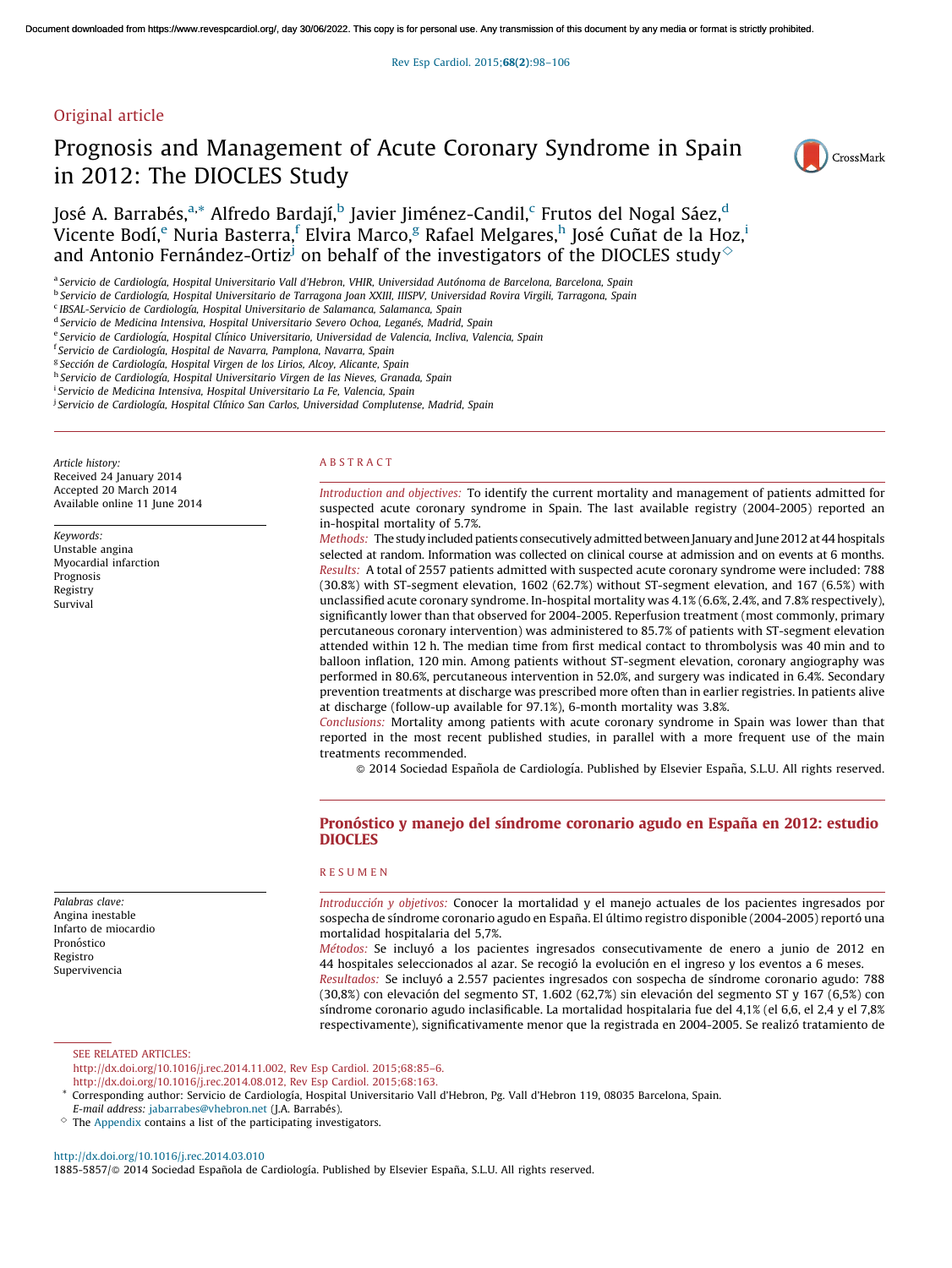reperfusión (más frecuentemente intervención coronaria percutánea primaria) en el 85,7% de los pacientes con elevacio´n del segmento ST atendidos en < 12 h. La mediana del tiempo desde el primer contacto médico hasta la trombolisis fue 40 min y hasta el inflado del balón, 120 min. Al 80,6% de los pacientes sin elevación del segmento ST, se les realizó coronariografía; al 52,0%, intervención percutánea, y al 6,4%, se le indicó cirugía. La prescripción de tratamientos de prevención secundaria al alta aumentó respecto a registros previos. La mortalidad a 6 meses entre los pacientes dados de alta con vida (seguimiento disponible en el 97,1%) fue del 3,8%.

Conclusiones: La mortalidad de los pacientes con síndrome coronario agudo en España ha disminuido respecto a los últimos datos disponibles, en paralelo a un uso más frecuente de los principales tratamientos recomendados.

 $\odot$  2014 Sociedad Española de Cardiología. Publicado por Elsevier España, S.L.U. Todos los derechos reservados.

## Abbreviations

ACS: acute coronary syndrome NSTEACS: non–ST-segment elevation elevation acute coronary syndrome

PCI: percutaneous coronary intervention

STEACS: ST-segment elevation acute coronary syndrome

## INTRODUCTION

Acute coronary syndrome (ACS) is the main complication of ischemic heart disease and has considerable health impact.<sup>[1,2](#page-8-0)</sup> In Spain, several ACS registries $3-7$  have investigated the prognosis and management of the condition and its clinical course over time.<sup>[8](#page-8-0)</sup>

The MASCARA study $^7$  $^7$  included patients from 2004 to 2005 and is the last of these large registries. Since then, ACS management has seen several changes, such as the widespread use of reperfusion therapies for ST-segment elevation ACS (STEACS) or primary percutaneous coronary intervention (PCI) as a reperfusion technique, the introduction of new drugs, or the popularization of radial access for coronary angiography. These changes have been included in the clinical practice guidelines $9,10$  and explain the rationale for collecting up-to-date information on the prognosis and management of ACS.

In Spain, the DIOCLES (*Descripcio´n de la Cardiopatı´a Isque´mica en el Territorio Espan˜ol*) registry, sponsored by the *Seccio´n de Cardiopatı´a Isque´mica y Cuidados Agudos Cardiovasculares* of the *Sociedad Espan˜ola de Cardiologı´a* and the *Sociedad Espan˜ola de Medicina Intensiva, Crı´tica y de Unidades Coronarias*, investigated in-hospital and 6-month mortality among patients admitted for suspected ACS and described their care management.

## **METHODS**

## Study Design

This multicenter, observational, cross-sectional study prospectively collected admission data and performed 6-month follow-up among patients  $\geq 18$  subsequently admitted for suspected ACS that was first managed at the participating site (except prehospital treatment or admission a few hours after primary PCI at another site) and who gave written consent. Consent was not required to analyze cases of in-hospital death. Patients were excluded if ACS was secondary to other processes, such as tachyarrhythmia, severe anemia, or surgery; if they had been transferred from another site where they had been admitted for ACS; and if they had recently participated in another clinical trial.

Data were collected on demographic variables, risk factors, disease history, and clinical presentation; prehospital, hospital, and discharge management; complications; and in-hospital mortality (eg, death during admission at the participating hospital). At 6 months, information was collected by a centralized phone interview or by the local investigator regarding the occurrence of death (and its cause), acute myocardial infarction, stroke, coronary revascularization or cardiovascular readmission, and the date of the event.

ACS was classified according to electrocardiographic presentation as STEACS (ST-segment elevation  $\geq 1$  mm in  $\geq 2$  contiguous leads > 20 min), NSTEACS (all other patients with electrocardiogram interpretable as signs of ischemia), and unclassified ACS (noninterpretable electrocardiogram due to left bundle-branch block, pacemaker pacing, or Wolff-Parkinson-White syndrome).

#### Site Selection and Schedule

In order to recruit 50 sites, 70 public or subsidized unspecialized hospitals with more than 50 beds registered in the Ministry of Health database were preselected at random. As in previous studies, [4,5,7](#page-8-0) randomization was stratified by health care level to include 35% sites with a cardiologic or general critical care unit and interventional cardiology laboratory (type A site), 45% with a critical care unit without interventional cardiology laboratory (type B site), and 20% without a critical care unit (type C site). Two sites were included by additional invitation.

Each site with 1 or more physicians involved in ACS management was contacted and agreed to identify patients, request informed consent, enter the admission information into an online form, and send the phone contact details to a company in charge of follow-up. When phone contact was not made, the investigators were asked to obtain follow-up information from the medical records. The study was approved by a lead ethics committee, by the ethics committees of the hospitals that required it, and by the relevant government agencies in the autonomous communities involved. A total of 70 hospitals were preselected, of which 50 were included; the remaining sites were not included mainly because no local investigator was found, administrative delays were encountered, or the upper limit of 50 sites had been reached. Among these 50, 6 were later excluded due to insufficient patient inclusion, such that the final study included 44 sites (18 of type A, 21 of type B, and 5 of type C). Patient enrollment was open between 10 January and 15 June 2012; however, not all hospitals participated during the entire period because some joined late for administrative reasons and others because they had met their participation quota. The mean time for which the hospitals remained active was 3.6 (1.2) months, with no significant differences between the 3 categories.

## Quality Enhancement and Control

The methodology was explained to the investigators via teleconference with slide presentations, and information letters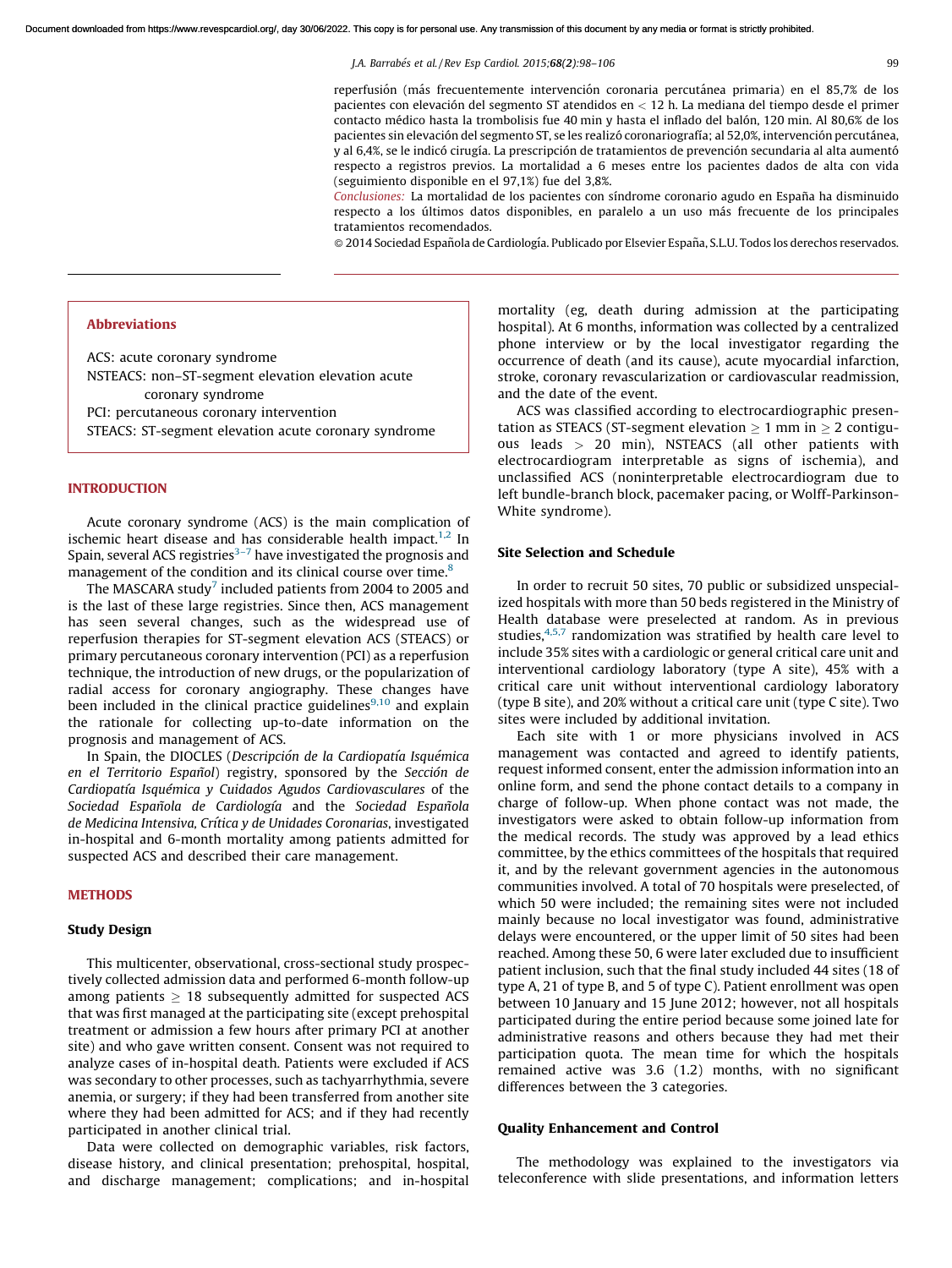were sent regularly. It was predetermined that sites that stopped recruitment or had clearly insufficient enrollment (< 5 patients) would be excluded. Monitoring visits were made to 8 sites in 6 autonomous communities; these sites were chosen at random to evaluate compliance with the ethical and legal aspects, as well as data consistency in the forms and medical records or  $\geq 7$  of 10 predefined variables. The results were favorable in all cases. Investigators were asked for a list of patients not included and the reasons. Validation filters and rules were established in numerous variables on the form. The company in charge of database design and operation and the principal investigators for the study (JAB and AB), responsible for the statistical analysis, monitored internal data consistency during the analysis phase, consulting investigators if any inconsistencies or possible errors were detected and making any necessary corrections.

## Statistical Analysis

The sample size required to estimate in-hospital patient mortality with 95% certainty and precision of  $\pm$  1% was calculated based on a predicted mortality of 5.7%, which was the mortality observed in the MASCARA registry.<sup>[7](#page-8-0)</sup> It was assumed that 20% of patients would be nonassessable and, therefore, it was considered necessary to include 2581 patients.

The continuous variables are expressed as median [interquartile range] and the categorical variables as percentages. The Kruskal-Wallis test was used to compare continuous variables and the chi-square test to compare categorical variables. Kaplan-Meier survival curves were prepared and compared by the log rank test statistic. All analyses were performed using SPSS 13.0.

# **RESULTS**

## Baseline Characteristics and Clinical Presentation

The study included 44 sites in 13 autonomous communities (all except for Balearic Islands, Canary Islands, Castile-LaMancha, and La Rioja, which are not represented because no hospitals in these communities were selected at random or due to administrative delays). A total of 3059 patients were assessed, and 502 of these were excluded for the reasons described in Figure 1. Therefore, the study included 2557 patients: 788 (30.8%) with an admission diagnosis of STEACS, 1602 (62.7%) with NSTEACS, and 167 (6.5%) with unclassified ACS.

[Table](#page-3-0) 1 summarizes the baseline data according to type of ACS. When compared to patients with STEACS, patients with NSTEACS or unclassified ACS were older, were more likely to be women, had a higher prevalence of cardiovascular risk factors except for



Figure 1. Patient inclusion and follow-up flow chart. ACS, acute coronary syndrome; NSTEACS, non-ST-segment elevation acute coronary syndrome; STEACS, ST-segment elevation acute coronary syndrome.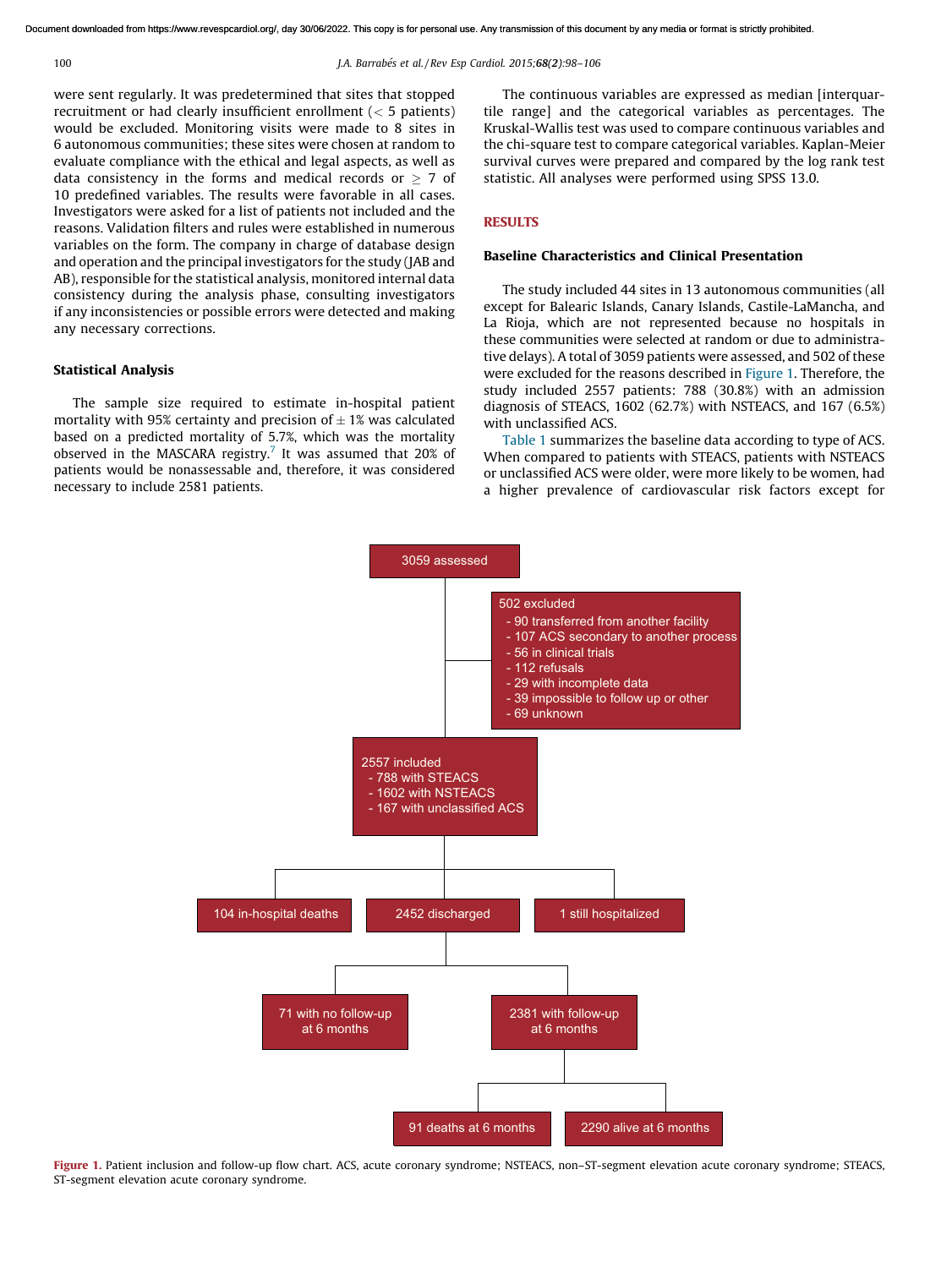## <span id="page-3-0"></span>Table 1

Demographic and Clinical Characteristics According to Diagnosis on Admission

|                                   | STEACS $(n=788)$ | NSTEACS $(n = 1602)$ | Unclassified ACS $(n = 167)$ | $\mathbf{P}$ |
|-----------------------------------|------------------|----------------------|------------------------------|--------------|
| Age, y                            | 65 [53-76]       | 68 [58-77]           | 77 [68-82]                   | < .001       |
| Women, %                          | 23.9             | 25.7                 | 33.9                         | .027         |
| Body mass index                   | 27.1 [24.8-29.8] | 27.9 [25.5-30.8]     | 26.6 [24.7-30.5]             | < 0.001      |
| Cardiovascular risk factors, %    |                  |                      |                              |              |
| Active smoking                    | 40.8             | 24.1                 | 9.1                          | < .001       |
| Hypertension                      | 53.5             | 70.5                 | 78.2                         | < 0.001      |
| Diabetes mellitus                 | 22.3             | 33.9                 | 43.6                         | < 0.001      |
| Dyslipidemia                      | 47.8             | 60.5                 | 59.8                         | < .001       |
| History and comorbidities, %      |                  |                      |                              |              |
| History of angina $>$ 1 month     | 7.6              | 26.8                 | 31.1                         | < 0.001      |
| History of infarction             | 9.1              | 26.8                 | 32.1                         | < 0.001      |
| Heart failure                     | 1.8              | 6.3                  | 23.0                         | < 0.001      |
| Stroke                            | 4.7              | 7.8                  | 9.1                          | .012         |
| Peripheral vascular disease       | 5.2              | 10.1                 | 15.2                         | < 0.001      |
| Severe renal failure <sup>*</sup> | 2.7              | 6.0                  | 10.3                         | < 0.001      |
| Significant lung disease          | 9.3              | 13.0                 | 14.5                         | .018         |
| History of angioplasty            | 6.8              | 22.7                 | 24.4                         | < 0.001      |
| History of coronary surgery       | 0.3              | 6.3                  | 9.1                          | < 0.001      |
| Prior drug therapy, %             |                  |                      |                              |              |
| Acetylsalicylic acid              | 21.5             | 48.6                 | 52.1                         | < 0.001      |
| $P2Y_{12}$ inhibitors             | 8.8              | 19.1                 | 19.4                         | < 0.001      |
| Other antiplatelets               | 1.1              | 2.3                  | 1.8                          | .149         |
| Vitamin-K inhibitors              | 3.2              | 7.7                  | 16.4                         | < 0.001      |
| Beta-blockers                     | 15.6             | 38.8                 | 43.6                         | < 0.001      |
| ACE inhibitors/ARB                | 35.3             | 54.6                 | 63.4                         | < 0.001      |
| <b>Statins</b>                    | 31.7             | 53.8                 | 59.8                         | < 0.001      |

ACEI, angiotensin-converting enzyme; ACS, acute coronary syndrome; ARB, angiotensin receptor blockers; NSTEACS, non–ST-segment elevation acute coronary syndrome; STEACS, ST-segment elevation acute coronary syndrome.

Unless otherwise indicated, data are expressed as median [interquartile range].

\* Plasma creatinine  $\geq 2$  mg/dL or dialysis or history of renal transplantation.

smoking, comorbidities, and history of ischemic heart disease, and were more frequent users of cardiovascular drugs.

[Table](#page-4-0) 2 summarizes the data on initial care and on arrival to the hospital. Patients with STEACS took less time to seek care, and three quarters were brought to the hospital by ambulance, whereas most patients in the other groups came on their own. Killip class IV status was more common in STEACS patients. The GRACE (Global Registry of Acute Coronary Events) score<sup>[9](#page-8-0)</sup> was higher in those patients than in patients with NSTEACS and was particularly high in those with unclassified ACS.

## In-hospital Management and Course

[Table](#page-4-0) 3 illustrates patient treatment. A total of 80% of those with suspected STEACS (82% when excluding patients in whom ACS was not confirmed) received reperfusion, which was primary PCI in approximately 2 of 3 of patients. The median times between first medical contact and thrombolytic administration or balloon inflation were 40 min and 120 min, respectively. In 41% of cases, the thrombolytic therapy was administered in the critical care unit. Almost all patients received dual antiplatelet therapy and statins; anticoagulant use was somewhat lower, and glycoprotein IIb/IIIa inhibitor use was much lower and almost only seen in the STEACS subgroup.

Ventricular function on admission was measured in 89% of patients, and coronary angiography was performed in 84%; radial

access was most common. Revascularization with PCI was performed in 61%, and coronary surgery was indicated in 5% ([Table](#page-5-0) 4). Complications were relatively rare and generally more frequent in the STEACS subgroup, and the use of special techniques was uncommon ([Table](#page-5-0) 5). A total of 104 (4.1%) patients died during hospitalization. [Figure](#page-6-0) 2 illustrates in-hospital mortality in the 3 subgroups, as well as in patients with STEACS according to the reperfusion treatment received.

The discharge diagnosis confirmed ACS in 91.0% of patients (acute myocardial infarction in 69.2% and unstable angina in 21.8%), chest pain in 6.2%, and other diagnoses in 2.8%. Inhospital mortality according to discharge diagnosis was 5.2% in acute myocardial infarction, 0.4% in unstable angina, and 4.3% in the rest. One patient was still hospitalized at 6 months after inclusion. All other survivors were discharged home (94.8%), to another hospital (4.3%), or to another department in the same hospital (0.9%). [Table](#page-6-0) 6 summarizes the treatments at discharge.

## 6-month Follow-up

Follow-up on vital status at 6 months was available for 2381 (97.1%) of the 2452 patients discharged alive. Among those patients, mortality in that period was 3.8% (67.1% for cardiovascular cause). At 6 months, the rate of (re)infarction was 1.2% (2135 patients with the relevant data); that of stroke, 0.5%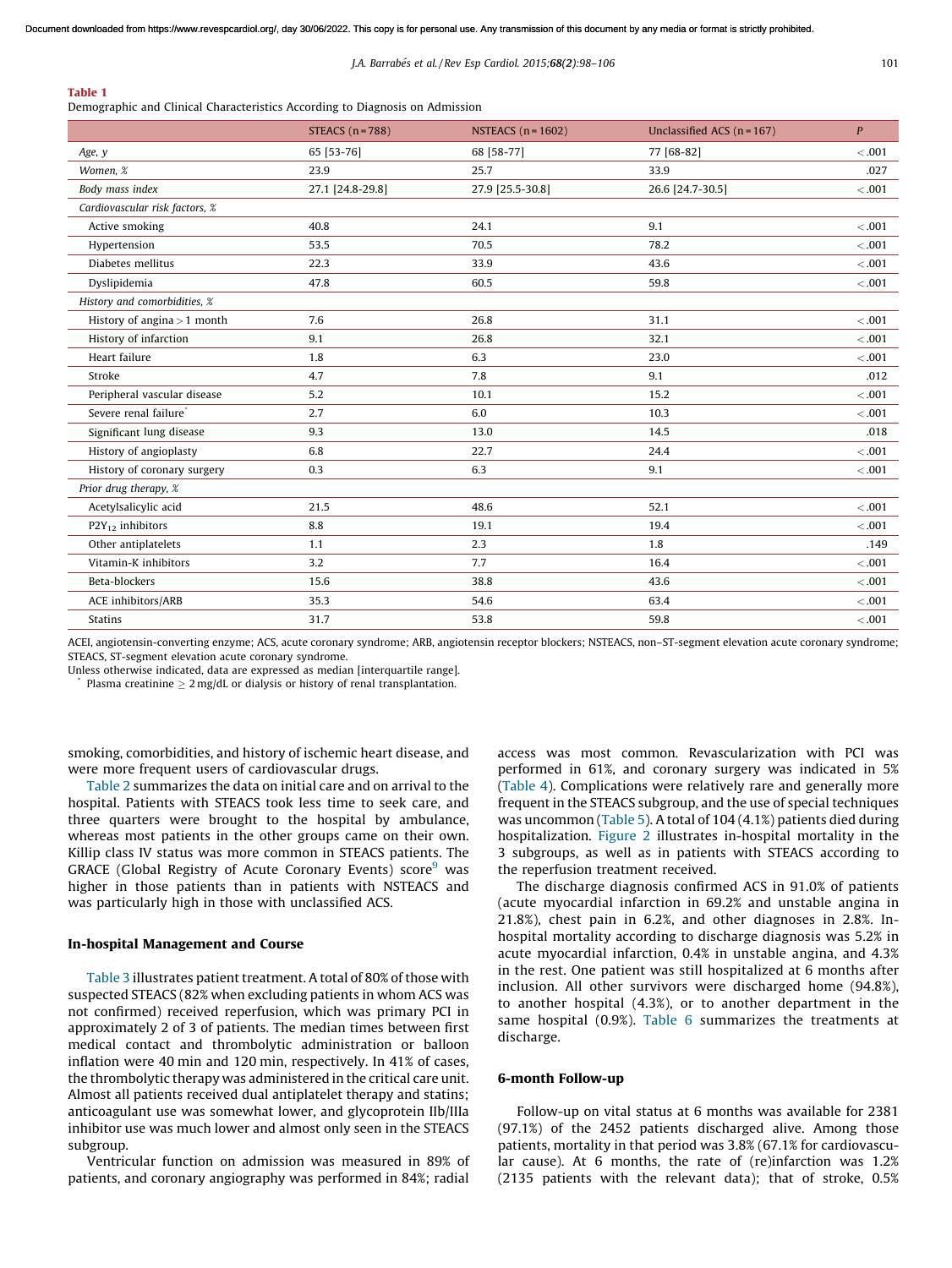<span id="page-4-0"></span>

# Table 2

Early Care According to Admission Diagnosis

|                                              | STEACS $(n = 788)$ | NSTEACS $(n=1602)$ | Unclassified ACS $(n = 167)$ | $\boldsymbol{P}$ |
|----------------------------------------------|--------------------|--------------------|------------------------------|------------------|
| Time from pain to first medical contact, min | 90 [45-193]        | 125 [60-330]       | 149 [60-418]                 | < 0.001          |
| Mode of arrival to hospital, %               |                    |                    |                              | < 0.001          |
| Own means                                    | 24.6               | 41.9               | 40.6                         |                  |
| Ambulance                                    | 74.0               | 55.4               | 58.8                         |                  |
| In-hospital                                  | 1.4                | 2.7                | 0.6                          |                  |
| Initial heart rate, bpm                      | 74 [61-90]         | 75 [65-89]         | 76 [64-92]                   | .025             |
| Initial systolic blood pressure, mmHg        | 131 [115-152]      | 140 [125-160]      | 140 [124-159]                | < 0.001          |
| Initial Killip class, %                      |                    |                    |                              | < 0.001          |
| -1                                           | 82.4               | 88.4               | 67.7                         |                  |
| $\mathbf{I}$                                 | 9.8                | 6.8                | 16.8                         |                  |
| III                                          | 2.8                | 4.2                | 13.2                         |                  |
| IV                                           | 5.0                | 0.6                | 2.4                          |                  |
| Positive markers. %                          | 97.0               | 68.8               | 79.0                         | < 0.001          |
| Initial blood glucose, mg/dL                 | 134 [109-173]      | 120 [100-160]      | 138 [108-220]                | < 0.001          |
| Initial creatinine $> 1.2$ mg/dL, $\%$       | 16.4               | 20.8               | 33.7                         | < 0.001          |
| GRACE score $(n=2395)$                       | 147 [123-171]      | 125 [102-153]      | 167 [140-194]                | < 0.001          |
| GRACE risk ( $n = 2395$ ), %                 |                    |                    |                              | < 0.001          |
| Low $(1-108)$                                | 10.5               | 30.2               | 4.1                          |                  |
| Medium (109-140)                             | 33.3               | 34.1               | 20.7                         |                  |
| High (141-372)                               | 56.2               | 35.8               | 75.2                         |                  |

ACS, acute coronary syndrome; GRACE, Global Registry of Acute Coronary Events; NSTEACS, non—ST-segment elevation acute coronary syndrome; STEACS, ST-segment elevation acute coronary syndrome.

Unless otherwise indicated, data are expressed as median [interquartile range].

(2133 patients with data); that of readmission for cardiovascular conditions, 8.7% (2323 patients with data), and that of revascularization, 2.4% (2101 patients with data). At 30 days, mortality was 4.8% (8.0%, 3.2%, and 8.1% in the 3 diagnostic subgroups, respectively;  $P < .001$ ). [Figure](#page-6-0) 3 illustrates the total mortality (in-hospital and out-of-hospital) and the combined variable of mortality or rehospitalization for cardiovascular cause during the first 6 months since the index episode in the 3 subgroups.

#### Table 3

Reperfusion and Hospital Drug Therapy Strategies According to Admission Diagnosis

|                                                           | STEACS $(n=788)$          | NSTEACS $(n=1602)$       | Unclassified ACS $(n = 167)$   | $\mathbf{P}$ |
|-----------------------------------------------------------|---------------------------|--------------------------|--------------------------------|--------------|
| Reperfusion treatment, $\mathscr{X}$ (all/< 12 h)         |                           |                          |                                |              |
| No                                                        | 19.9/14.3                 |                          | $\overline{\phantom{0}}$       |              |
| Thrombolysis                                              | 26.8/28.8                 |                          |                                |              |
| Primary PCI                                               | 53.3/56.8                 |                          | $\qquad \qquad \longleftarrow$ |              |
| Thrombolysis administration site, %<br>(all/ $<$ 12 h)    |                           |                          |                                |              |
| Out-of-hospital                                           | 30.1/33.5                 |                          | $\overline{\phantom{0}}$       |              |
| Emergency room                                            | 28.7/29.6                 |                          |                                |              |
| <b>ICU/CCU</b>                                            | 41.1/33.9                 | $\overline{\phantom{0}}$ | $\overline{\phantom{m}}$       |              |
| Time from FMC to thrombolysis, min (all/ $<$ 12 h)        | 40 [20-84]/39 [20-80]     | $\overline{\phantom{0}}$ |                                |              |
| Rescue PCI in thrombolysis, $\mathscr{X}$ (all/< 12 h)    | 32.9/34.1                 | $\overline{\phantom{0}}$ |                                |              |
| Time from FMC to primary PCI balloon, min (all/ $<$ 12 h) | 120 [84-167]/119 [85-161] | $\overline{\phantom{0}}$ |                                |              |
| Drug therapy on admission, %                              |                           |                          |                                |              |
| Acetylsalicylic acid                                      | 98.0                      | 97.6                     | 95.7                           | .241         |
| $P2Y_{12}$ inhibitors                                     | 97.8                      | 91.2                     | 83.6                           | < .001       |
| Glycoprotein IIb/IIIa inhibitors                          | 22.3                      | 4.3                      | 6.1                            | $-.001$      |
| Parenteral anticoagulants, %                              | 82.7                      | 83.4                     | 82.8                           | .898         |
| Beta-blockers                                             | 79.1                      | 81.5                     | 74.4                           | .054         |
| Intravenous diuretics                                     | 23.5                      | 25.7                     | 46.1                           | < .001       |
| Inotropics/vasoactives                                    | 11.6                      | 3.2                      | 7.3                            | $-.001$      |
| <b>Statins</b>                                            | 94.8                      | 94.8                     | 91.4                           | .188         |

ACS, acute coronary syndrome; FMC: first medical contact; ICU/CCU, intensive care unit/coronary care unit; NSTEACS, non–ST-segment elevation acute coronary syndrome; PCI, percutaneous coronary intervention; STEACS, ST-segment elevation acute coronary syndrome. Unless otherwise indicated, data are expressed as median [interquartile range].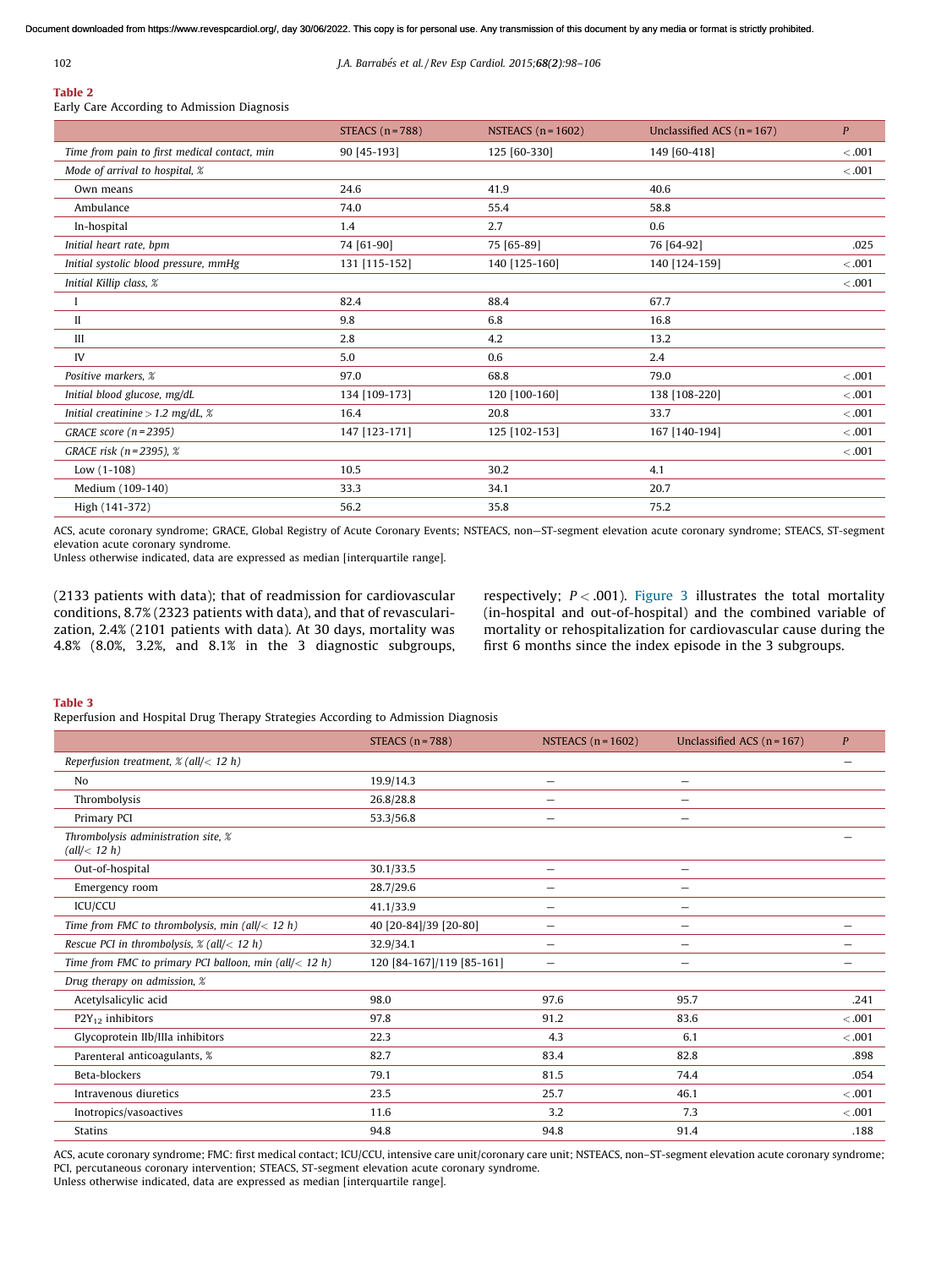## <span id="page-5-0"></span>Table 4

In-hospital Examinations and Revascularization Procedures According to Admission Diagnosis

|                                                      | STEACS $(n = 788)$ | NSTEACS $(n=1602)$ | Unclassified ACS $(n = 167)$ | $\boldsymbol{P}$ |
|------------------------------------------------------|--------------------|--------------------|------------------------------|------------------|
| Stress test, %                                       | 4.7                | 18.4               | 13.3                         | < 0.001          |
| LVEF determination, %                                | 92.6               | 88.3               | 84.1                         | < .001           |
| LVEF, $\frac{8}{1}$ (n = 2249)                       |                    |                    |                              | < .001           |
| Preserved $($ > 50%)                                 | 54.9               | 77.3               | 35.5                         |                  |
| Mildly decreased (41-50%)                            | 23.3               | 11.6               | 25.4                         |                  |
| Moderately decreased (31-40%)                        | 15.2               | 7.1                | 21.7                         |                  |
| Severely decreased ( $\leq$ 30%)                     | 6.7                | 4.0                | 17.4                         |                  |
| Coronary angiography on admission, %                 | 94.0               | 80.6               | 69.7                         | < 0.001          |
| Time to coronary angiography, days                   | $0 [0-1]$          | $3[1-5]$           | $2[1-5]$                     | < 0.001          |
| Radial access in coronary angiography, %             | 71.9               | 78.0               | 69.0                         | < .001           |
| Extent of coronary disease, %                        |                    |                    |                              | < 0.001          |
| No significant lesions ( $>$ 50%)                    | 5.0                | 15.4               | 18.3                         |                  |
| Disease in 1 to 2 vessels                            | 74.5               | 54.2               | 53.9                         |                  |
| Disease in common trunk or 3 vessels                 | 20.5               | 30.4               | 27.8                         |                  |
| PCI, %                                               | 83.4               | 52.0               | 36.8                         | < 0.001          |
| Stent implantation, %                                | 80.4               | 52.0               | 36.8                         | < 0.001          |
| Drug-eluting stent implantation, <sup>a</sup> $\chi$ | 49.5               | 62.3               | 63.2                         | < 0.001          |
| Surgical revascularization indicated, $\frac{b}{x}$  | 2.2                | 6.4                | 3.8                          | < 0.001          |

ACS, acute coronary syndrome; LVEF, left ventricular ejection fraction; NSTEACS, non–ST-segment elevation acute coronary syndrome; PCI, percutaneous coronary intervention; STEACS, ST-segment elevation acute coronary syndrome.

Unless otherwise indicated, data are expressed as median [interquartile range].

Refers to patients with a stent.

<sup>b</sup> In 43% of cases, surgery was scheduled to be done after discharge.

# DISCUSSION

In this registry, the in-hospital mortality of patients admitted to Spanish hospitals for suspected ACS was 4.1%, a significantly lower figure than that reported in the last registry available.<sup>[7](#page-8-0)</sup> Additionally, an increase was observed in the use of recommended treatments, such as reperfusion in STEACS, coronary angiography and revascularization in NSTEACS, and secondary-prevention therapies at discharge.

## Table 5

Complications, Special Techniques, and Duration of Hospital Stay According to Diagnosis on Admission

|                                         | STEACS $(n = 788)$ | NSTEACS $(n = 1602)$ | Unclassified ACS $(n=167)$ | $\boldsymbol{P}$ |
|-----------------------------------------|--------------------|----------------------|----------------------------|------------------|
| Complications, %                        |                    |                      |                            |                  |
| Angina                                  | 4.5                | 5.5                  | 6.1                        | .503             |
| (Re)infarction                          | 3.5                | 2.6                  | 4.2                        | .342             |
| Stroke                                  | 1.7                | 0.9                  | 0.0                        | .081             |
| Cardiogenic shock                       | 8.7                | 2.0                  | 6.1                        | < 0.001          |
| Severe hemorrhage                       | 3.6                | 2.8                  | 2.4                        | .537             |
| Cardiac arrest                          | 5.2                | 0.9                  | 1.2                        | $-.001$          |
| Advanced atrioventricular block         | 6.3                | 1.3                  | 5.5                        | < 0.001          |
| Ventricular fibrillation or tachycardia | 7.7                | 1.4                  | 1.2                        | < 0.001          |
| Paroxysmal atrial fibrillation          | 7.3                | 4.0                  | 6.1                        | .003             |
| Techniques, %                           |                    |                      |                            |                  |
| Hemodiafiltration/hemodialysis          | 1.4                | 1.0                  | 1.2                        | .685             |
| Intra-aortic balloon counterpulsation   | 3.6                | 0.9                  | 1.2                        | < 0.001          |
| Pulmonary artery catheterization        | 2.8                | 1.3                  | 1.2                        | .020             |
| Noninvasive mechanical ventilation      | 5.6                | 3.2                  | 4.8                        | .017             |
| Noninvasive ventilation support         | 1.3                | 1.4                  | 3.0                        | .233             |
| Temporary pacemaker                     | 2.0                | 0.6                  | 0.6                        | .003             |
| ICU/CCU stay, days                      | $3[2-4]$           | $0 [0-3]$            | $1[0-3]$                   | < 0.001          |
| Hospital stay, days                     | $7[6-9]$           | $7[5-10]$            | $8[6-11]$                  | .010             |

ACS, acute coronary syndrome; ICU/CCU, intensive care unit/coronary care unit; NSTEACS, non–ST-segment elevation acute coronary syndrome; STEACS, ST-segment elevation acute coronary syndrome.

Unless otherwise indicated, data are expressed as median [interquartile range].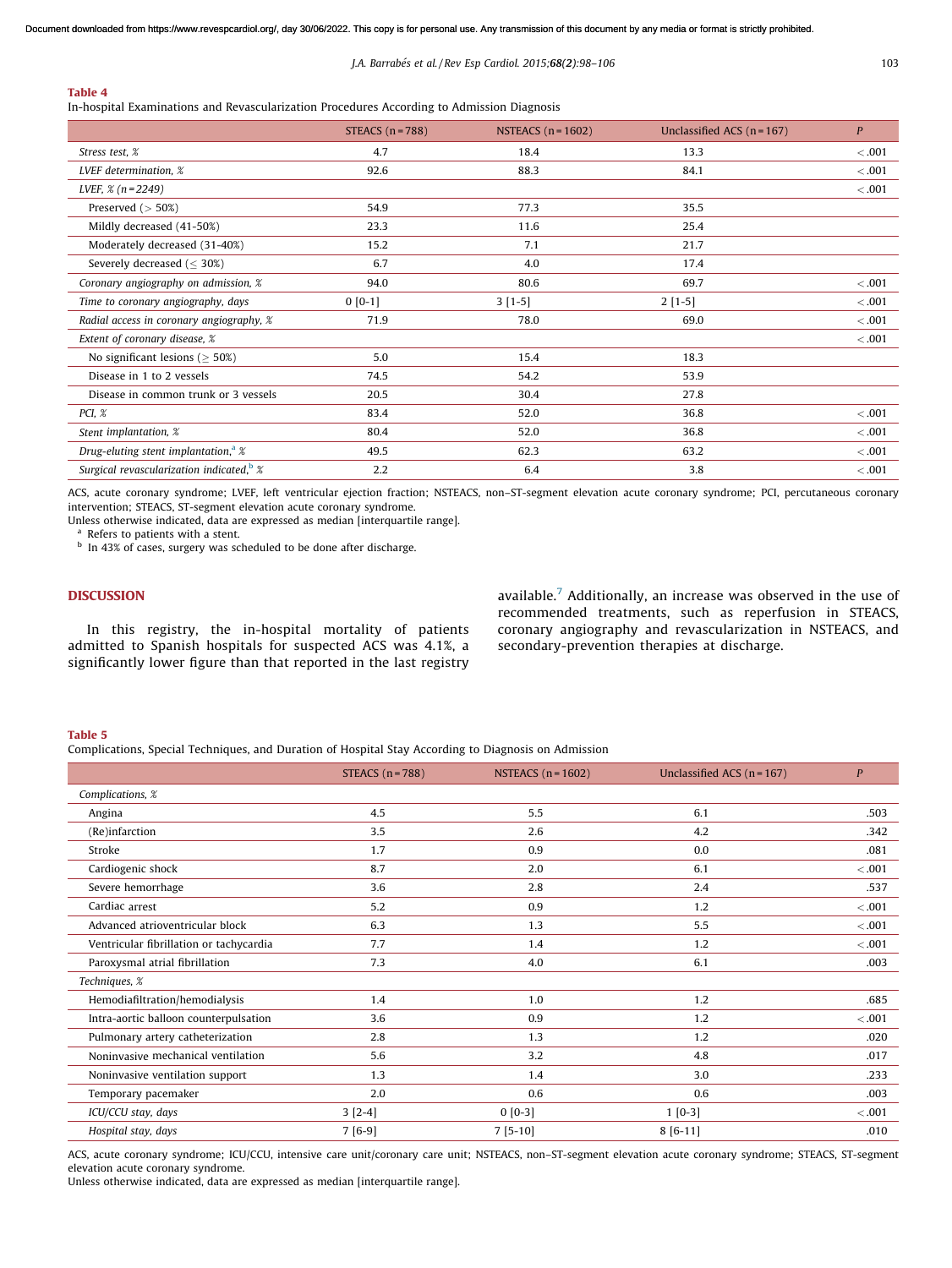<span id="page-6-0"></span>

## Table 6

Treatment at Discharge According to Diagnosis on Admission

|                                   | STEACS $(n = 788)$ | NSTEACS $(n=1602)$ | Unclassified ACS $(n = 167)$ | P       |
|-----------------------------------|--------------------|--------------------|------------------------------|---------|
| Acetylsalicylic acid              | 97.3               | 91.7               | 89.6                         | < 0.001 |
| $P2Y_{12}$ inhibitors             | 92.1               | 72.2               | 64.3                         | < 0.001 |
| Anticoagulants                    | 9.4                | 12.0               | 20.8                         | .002    |
| Beta-blockers                     | 88.0               | 78.1               | 76.6                         | < 0.001 |
| Calcium blockers                  | 4.6                | 21.5               | 18.2                         | < 0.001 |
| <b>Nitrates</b>                   | 17.3               | 33.5               | 36.4                         | < 0.001 |
| ACE inhibitors/ARB                | 79.3               | 71.8               | 76.0                         | .001    |
| Antialdosterones                  | 13.1               | 6.6                | 16.2                         | < 0.001 |
| Statins                           | 96.3               | 91.4               | 92.2                         | < 0.001 |
| Other cholesterol-lowering agents | 5.0                | 8.0                | 5.8                          | .029    |
| Proton pump inhibitors            | 79.1               | 73.4               | 73.4                         | .011    |

ACE, angiotensin-converting enzyme; ACS, acute coronary syndrome; ARB, angiotensin receptor blockers; NSTEACS, non–ST-segment elevation acute coronary syndrome; STEACS, ST-segment elevation acute coronary syndrome. Data are expressed as %.

# Comparison With Previous Studies

Unlike other studies $3,4,7$  that required confirmation of ACS, our study included all patients admitted with suspected ACS. This



provided information on the percentage of final diagnoses other than ACS (9% in all), but made it hard to compare between studies. However, the population characteristics are very similar to those of earlier studies, with a higher mean age than observed in



Figure 2. A, in-hospital mortality in all 3 patient categories. B, in-hospital mortality in the STEACS subgroup, according to reperfusion treatment received. The error bars illustrate the upper limit of the 95% confidence interval. ACS, acute coronary syndrome; NSTEACS, non–ST-segment elevation acute coronary syndrome; PCI, percutaneous coronary intervention; STEACS, ST-segment elevation acute coronary syndrome.



Figure 3. Six-month survival curves since admission in all 3 subgroups. A, total survival. Five patients who died during this period are not included, as the date of death is unknown. B, hospitalization-free survival. ACS, acute coronary syndrome; NSTEACS, non–ST-segment elevation acute coronary syndrome; STEACS, STsegment elevation acute coronary syndrome.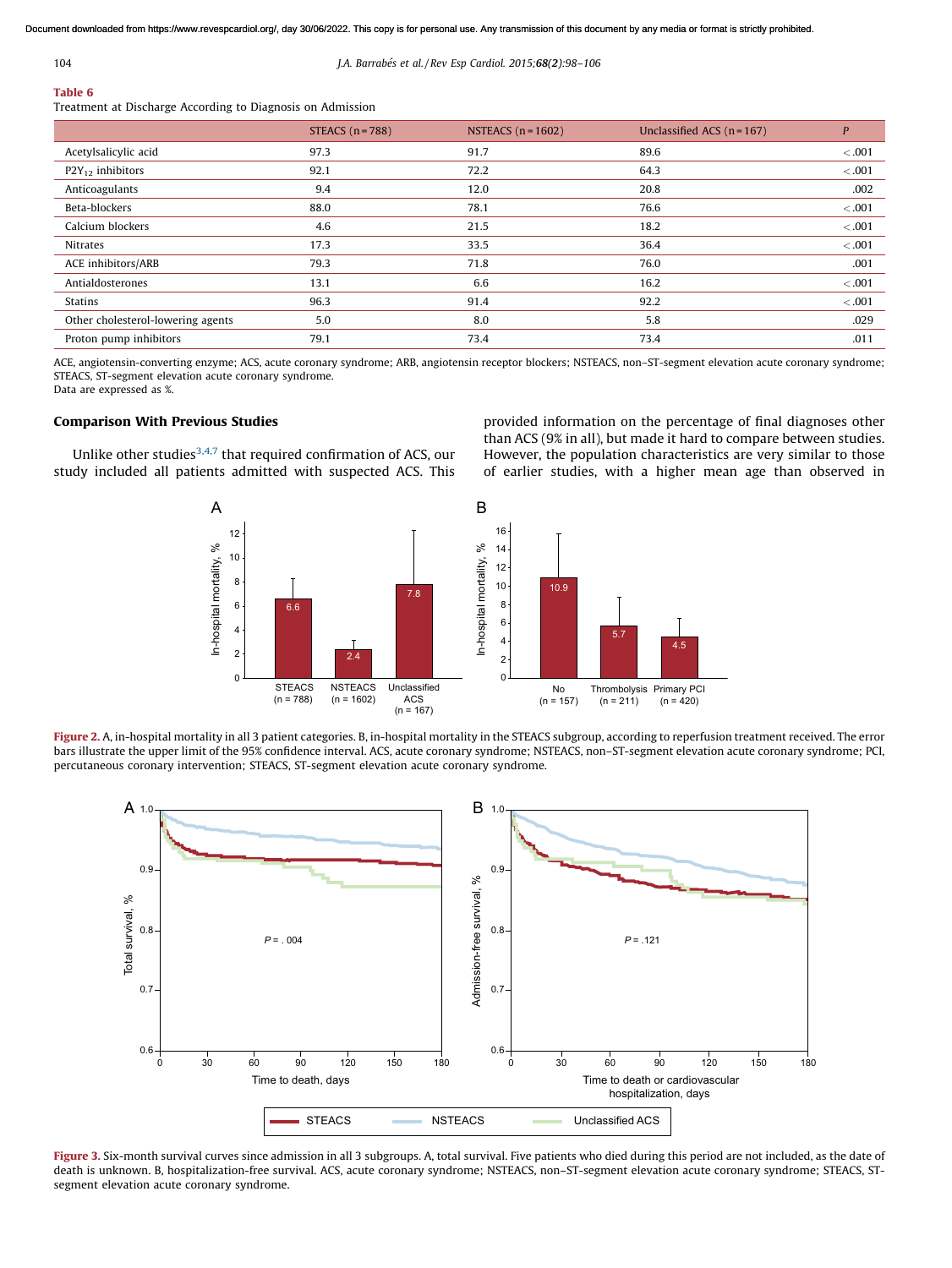PRIAMHO II *(Proyecto de Registro de Infarto Agudo de Miocardio HOspitalario)* and slightly lower than in the DESCARTES *(Descripcio´n del Estado de los Sı´ndromes Coronarios Agudos en un Registro Temporal ESpan˜ol)* and MASCARA *(Manejo del Sı´ndrome Coronario Agudo. Registro Actualizado)* studies, as well as a similar prevalence of diabetes mellitus and other cardiovascular risk factors and lower prevalence of previous infarction. The percentage of patients with positive markers was similar to that observed in the MASCARA registry, as was the percentage of patients in Killip class IV, although that of patients with less severe grades of heart failure on admission was lower. The inclusion of patients without confirmed ACS is unlikely to have influenced the total mortality of the study, as it was almost identical in patients in whom ACS was not finally confirmed as in the rest.

The in-hospital mortality observed in this study was significantly lower than that recorded in the MASCARA registry, $^7$  $^7$  the last analogous study conducted in Spain  $(4.1\% \text{ vs } 5.7\%; P < .001)$ . The mortality rates in the first 6 months are also lower in the 3 subgroups, although the published data $^7$  $^7$  do not allow the statistical significance of the differences between the 2 studies to be calculated.

As in the MASCARA study, $^7$  $^7$  patients with unclassified ACS were older and had a poorer risk profile and higher incidences of inhospital and 6-month complications than the rest.

## ST-segment Elevation Acute Coronary Syndrome Management

In total, 31% of patients had STEACS, somewhat lower than in the MASCARA registry (38%). Although this subgroup is relatively small and does not allow categorical conclusions to be drawn, several aspects are worth mentioning. First of all, the median time to first medical contact was 90 min, only slightly shorter than in previous studies (96 min in MASCARA). Secondly, probably in relation to the widespread use of regional STEACS protocols, most of these patients were brought to the hospital by ambulance and the rate of reperfused patients exceeded 80% (and 85% of those seen in  $<$  12 h), percentages higher than those observed in earlier studies, in which the reperfusion rate was  $60\%$  to  $72\%,^{3,4,7}$  $72\%,^{3,4,7}$  $72\%,^{3,4,7}$  and similar to those described in contemporary series in neighboring countries.[11](#page-8-0) Unlike previous studies, primary PCI was the preferred reperfusion procedure and was used approximately twice as often as thrombolysis (1:8 ratio in PRIAMHO II and 1:2 in MASCARA). As expected, mortality was higher in patients who were not reperfused than in those who were.

Some aspects of reperfusion treatment warrant a comment. The clinical practice guidelines $10$  recommend that thrombolysis be administered within 30 min after the first medical contact. Although our study found slightly lower times than those reported in previous studies (median, 40 min. vs 48 min. in PRIAMHO II), they are still inadequate. Prehospital thrombolysis is recommended whenever possible,[10](#page-8-0) but was only used in a third of patients. A positive aspect is the use of rescue PCI, which was higher than that observed in the  $MASCARA$  registry<sup>[7](#page-8-0)</sup> and comparable to that of other contemporary series.<sup>[12](#page-8-0)</sup> Regarding primary PCI, the time from first medical contact to PCI was > 120 min (the limit allowed by the guidelines for all patients with STEACS $^{10}$  $^{10}$  $^{10}$ ) in half the patients. Trending of this variable was not possible because previous studies collected door-to-balloon time. $4,7$  However, the data indicate that patient care should be improved by streamlining transfers to the interventional cardiology laboratory or offering thrombolysis to patients with long transfers.<sup>[10](#page-8-0)</sup>

# Non–ST-segment Elevation Acute Coronary Syndrome Management

As in the MASCARA study, $7$  NSTEACS was the most common presentation. The present study observed an increase in the percentage of patients who received  $P2Y_{12}$  receptor inhibitors while hospitalized (from 42% to 91%), parallel with a decrease in the use of glycoprotein IIb/IIIa inhibitors (from 21% to 4%, respectively). Patients with coronary angiography on admission rose from 63% to 81%, respectively, although most were not done on an urgent basis. In our study, the radial approach was frequently used for coronary angiography in all clinical presentations, which could have contributed to the relatively low incidence of complications. The PCI rate also increased compared with the MASCARA study (34% vs 52%), whereas surgical revascularization rates were similar and remained relatively low with regard to the prevalence of common trunk or triple-vessel disease. All clinical presentations showed a significant increase in the indication of acetylsalicylic acid,  $P2Y_{12}$  receptor inhibitors beta-blockers, reninangiotensin system inhibitors, and statins at discharge compared with earlier studies, $4.7$  which may have contributed to the lower 6month mortality observed in this study.

## Limitations

The DIOCLES registry is smaller than the latest ACS registries for Spain.[4,7](#page-8-0) Although total in-hospital mortality can be estimated with the expected confidence intervals, mortality in the various subgroups or other events cannot be estimated accurately. The main limitation of the primary endpoint was the lack of strict monitoring of the comprehensiveness of inclusions. An inclusion bias toward less serious cases could have led to an underestima-tion of mortality.<sup>[13](#page-8-0)</sup> For several reasons, however, we do not believe that this factor has significantly influenced the results, as sites with clearly insufficient inclusion were excluded and the proportion of excluded patients compared with the total seems appropriate and was generally homogeneous. Additionally, inhospital mortality was similar at sites that included more patients (first quartile of the number of inclusions) than in the rest (4.5% vs 3.6%, nonsignificant differences). Lastly, it seems plausible and consistent with recent observations in neighboring countries, which have shown 30-day mortality levels in STEACS as low as  $4.4\%$ <sup>[14](#page-8-0)</sup> or 8.6%,<sup>[15](#page-8-0)</sup> that the decrease in mortality compared with that observed in the MASCARA registry is partly explained by the improvement in key health care variables, such as the percentage of patients who received reperfusion therapy or invasive management.

The proportion of patients with available follow-up for the mortality variable is high and greater than in previous studies,  $4.7$ which minimized any potential information bias due to the fact that fewer follow-up data were available for nonsurvivors. However, the proportion of patients with information on other 6-month follow-up variables is lower (as is the case for reliability, considering that most information was obtained by phone interview), which should be considered when the results are interpreted. This may have strongly influenced the low incidence of revascularization seen in follow-up, although these data could also be explained in part by the high revascularization rate on admission and by technical advances in PCI.

# **CONCLUSIONS**

The mortality of patients with ACS in Spain has dropped compared with the mortality reported by the last available registry, in keeping with a more frequent use of recommended treatments, such as reperfusion, revascularization, and secondary prevention measures. Several aspects, particularly time to reperfusion in STEACS, are less than optimal.